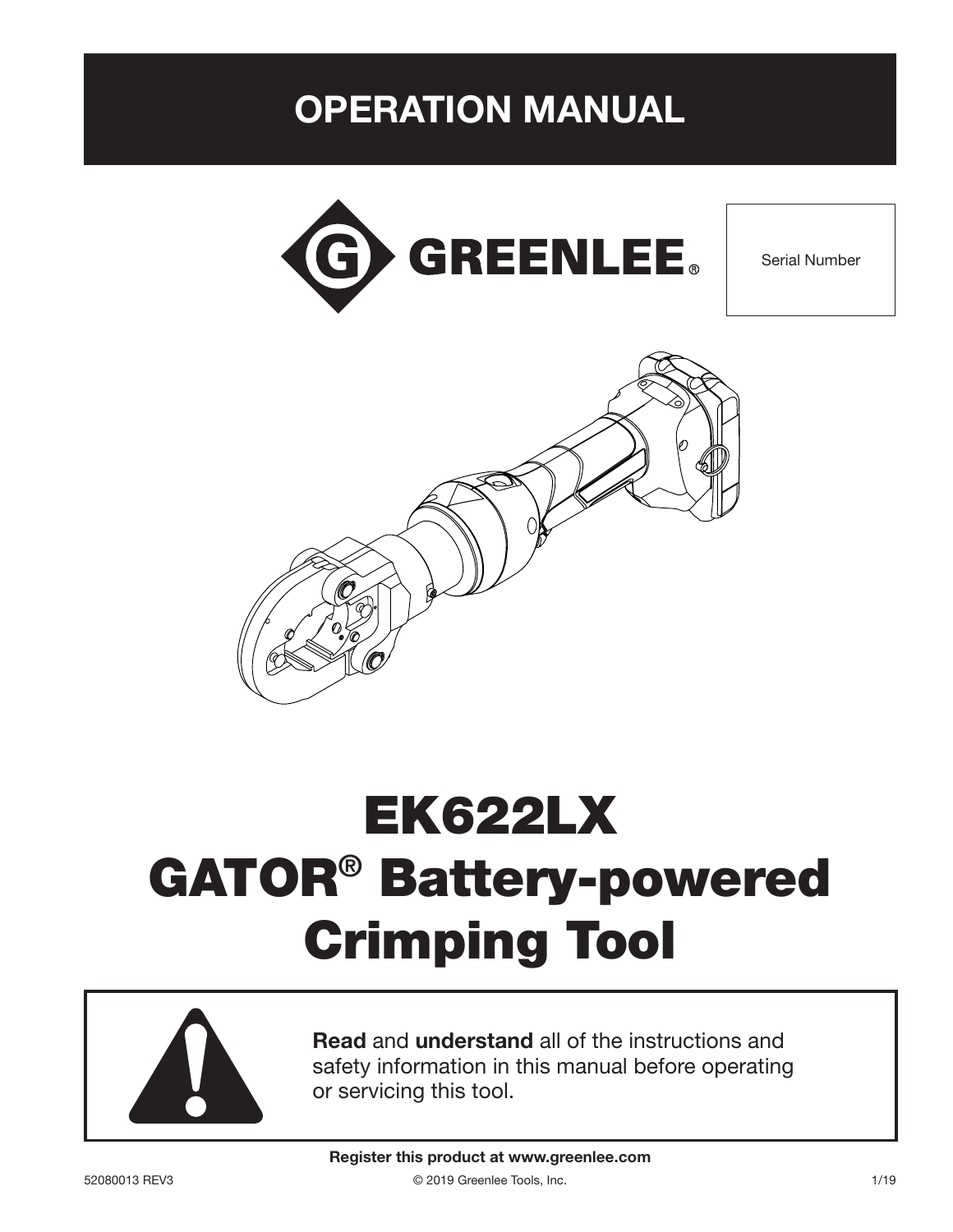

### Table of Contents

### **Description**

The EK622LX Battery-powered, High-speed Crimping Tool is a hand-held, self-contained crimping tool intended to crimp copper and aluminum cable with KC22-type, KA22-type, and W-type dies.

The tool has a Bluetooth® connectivity and an LCD screen.

The tool is protected by U.S. Patent No. 6,276,186, 6,401,515, 6,718,870, 7,086,979, and 7,254,982.

### Model X—FCC ID: RFRMS42; IC ID: 4957A-MS42

#### *USA requirements:*

*Responsible party: Greenlee Tools, Inc. Rockford, IL 61109 USA*

*Note: This equipment has been tested and found to comply with the limits for a Class A digital device, pursuant to Part 15 of the FCC Rules. These limits are designed to provide reasonable protection against harmful interference when the equipment is operated in a commercial environment. This equipment generates, uses, and can radiate radio frequency energy and, if not installed and used in accordance with the instruction manual, may cause harmful interference to radio communications. Operation of this equipment in a residential area is likely to cause harmful interference in which case the user will be required to correct the interference at his own expense.*

*This device complies with the RF exposure SAR test exclusion requirements for portable devices, if a minimum separation distance is kept. However, the device shall be used in such a manner that the potential for human contact during normal operation is minimized.*

#### *Canada requirements:*

*This device complies with Industry Canada's licenseexempt RSSs. Operation is subject to the following two conditions:*

*(1) This device may not cause interference; and*

*(2) This device must accept any interference, including interference that may cause undesired operation of the device.*

*Le présent appareil est conforme aux CNR d'Industrie Canada applicables aux appareils radio exempts de licence. L'exploitation est autorisée aux deux conditions suivantes:*

*1) l'appareil ne doit pas produire de brouillage;*

*2) l'utilisateur de l'appareil doit accepter tout brouillage radioélectrique subi, même si le brouillage est susceptible d'en compromettre le fonctionnement.*

### Safety

Safety is essential in the use and maintenance of Greenlee tools and equipment. This manual and any markings on the tool provide information for avoiding hazards and unsafe practices related to the use of this tool. Observe all of the safety information provided.

*Note: For body worn operation, this device has been tested and meets the FCC RF exposure guidelines for an uncontrolled environment. The maximum reported SAR value is 0.08 mW/g*

### Purpose of this Manual

This manual is intended to familiarize all personnel with the safe operation and maintenance procedures for the following Greenlee tool:

• EK622LX Battery-powered Crimping Tool

Keep this manual available to all personnel.

Replacement manuals are available upon request at no charge at www.greenlee.com.



Do not discard this product or throw away! For recycling information, go to www.greenlee.com.

All specifications are nominal and may change as design improvements occur. Greenlee Tools, Inc. shall not be liable for damages resulting from misapplication or misuse of its products. GATOR is a registered trademark of Greenlee Tools, Inc. Bluetooth is a registered trademark of Bluetooth SIG, Inc. Blackburn is a registered trademark of Thomas & Betts.

# *KEEP THIS MANUAL*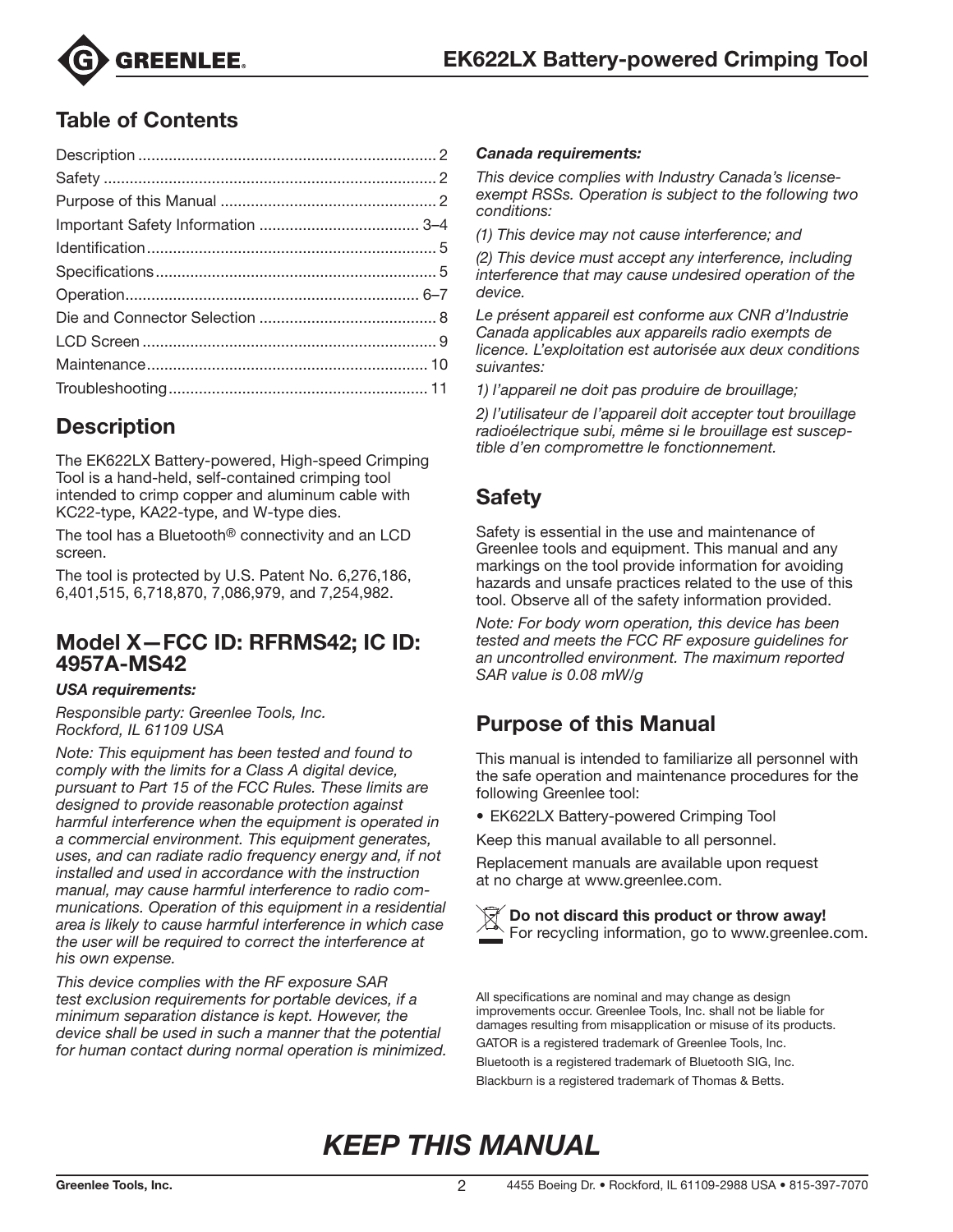

# *IMPORTANT SAFETY INFORMATION*



### **SAFETY** ALERT **SYMBOL**

This symbol is used to call your attention to hazards or unsafe practices which could result in an injury or property damage. The signal word, defined below, indicates the severity of the hazard. The message after the signal word provides information for preventing or avoiding the hazard.

# **ADANGER**

Immediate hazards which, if not avoided, WILL result in severe injury or death.

# **AWARNING**

Hazards which, if not avoided, COULD result in severe injury or death.

# **ACAUTION**

Hazards or unsafe practices which, if not avoided, MAY result in injury or property damage.

# **AWARNING**

Read and understand all of the instructions and safety information in this manual before operating or servicing this tool.

Failure to observe this warning could result in severe injury or death.

# **AWARNING**



#### Electric shock hazard:

This tool is not insulated. When using this unit on or near energized electrical lines, use proper personal protective equipment.

Failure to observe this warning could result in severe injury or death.



### **AWARNING**

Wear eye protection when operating or servicing this tool.

Failure to wear eye protection could result in serious eye injury from flying debris or hydraulic oil.

# **AWARNING**



Skin injection hazard:

Do not use hands to check for oil leaks. Oil under pressure easily punctures skin. If injured, seek medical attention immediately to remove oil.

Failure to observe this warning could result in serious injury, gangrene, or death.



# **AWARNING**

Do not use solvents or flammable liquids to clean the tool body. Solvents or flammable liquids could ignite and cause serious injury or property damage.

# **AWARNING**

An incomplete crimp can cause a fire.

- Use proper die, connector, and cable combinations. Improper combinations can result in an incomplete crimp.
- The relief valve sounds and the ram automatically retracts to indicate a completed crimp. If you do not hear the sound of the relieve valve or the ram does not automatically retract, the crimp is not complete.

Failure to observe these warnings could result in severe injury or death.

# **AWARNING**

Pinch points:

- Remove battery before changing dies, adapters, or jaws.
- Keep hands away from the crimping tool head when crimping.

Failure to observe these warnings could result in severe injury or death.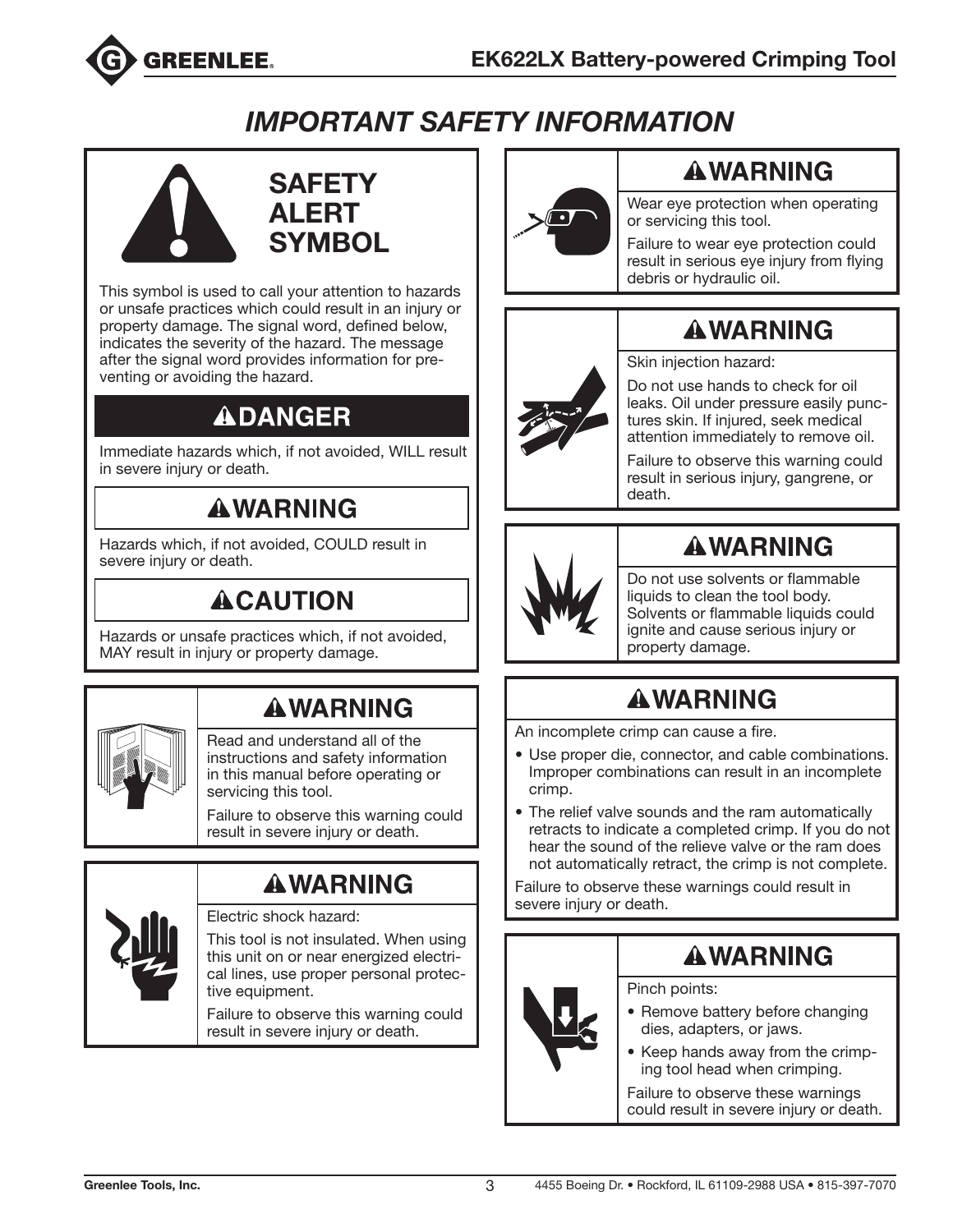

# *IMPORTANT SAFETY INFORMATION*

### **AWARNING**

Do not dispose of batteries in a fire. They will vent fumes and may explode.

Failure to observe this warning could result in severe injury from harmful fumes or burns from flying debris.

# **AWARNING**

Remove the battery before transporting the T version of this tool by air.

Failure to observe this warning could result in severe injury or death.

# **AWARNING**

Inspect tool and dies before use. Replace any worn or damaged parts. A damaged or improperly assembled tool can break and strike nearby personnel.

Failure to observe this warning could result in severe injury or death.

# **ACAUTION**

- Do not use this tool for continuous use. After 30 to 40 cycles, allow the tool to cool for 15 minutes.
- Do not secure this tool in a vise. This tool is designed for hand-held operation.
- This tool may be used in damp or wet environments; however, air-drying is recommended before use if the tool becomes soaked. Damage may result when the tool is operated prior to thorough drying when electrical components are soaked.
- Use this tool for the manufacturer's intended purpose only.

Failure to observe these precautions may result in injury or property damage.

# **ACAUTION**

Do not allow anything to contact the battery terminals.

- Do not immerse the batteries in liquid. Liquid may create a short circuit and damage the battery. If batteries are immersed, contact your service center for proper handling.
- Do not place the battery into a pocket, tool pouch, or tool box with conductive objects. Conductive objects may create a short circuit and damage the battery.
- Do not place a battery on moist ground or grass. Moisture may create a short circuit and damage the battery.

Failure to observe these precautions may result in injury or property damage.

# **ACAUTION**

- Do not store the battery at more than 122 °F (50 °C) or less than  $-4$  °F (-20 °C). Damage to the battery can result.
- Do not use another manufacturer's charger. Other manufacturers' chargers may overcharge and damage the battery.
- Do not attempt to open the battery. It contains no user-serviceable parts.

Failure to observe these precautions may result in injury or property damage.

# **ACAUTION**

Do not perform any service or maintenance other than as described in this manual. Injury or damage to the tool may result.

Failure to observe this precaution may result in injury and property damage.

*Note: Keep all decals clean and legible, and replace when necessary.*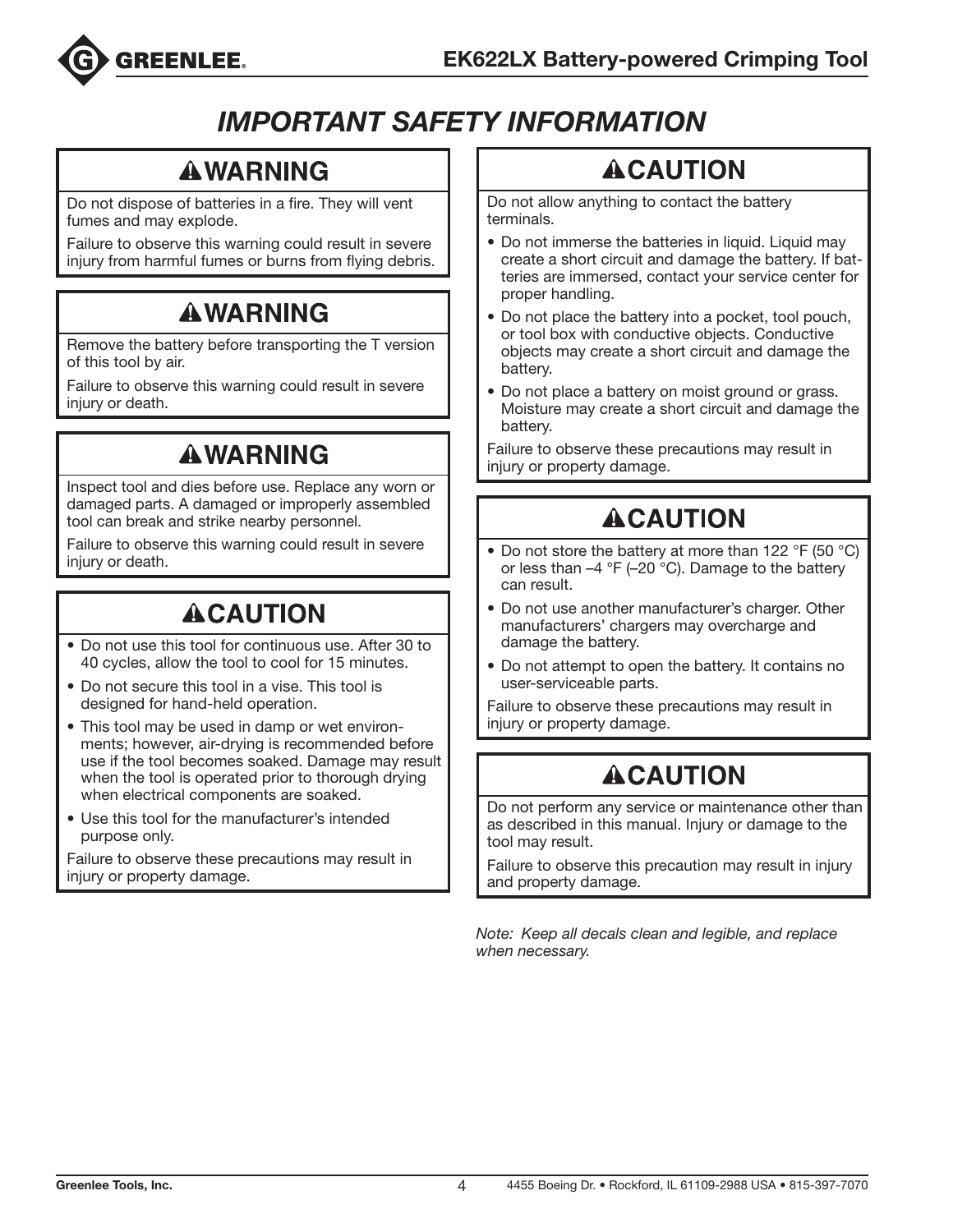

### Identification

- 1. Die Release Buttons
- 2. Locking Flange
- 3. W-type Die Detents
- 4. Retract Button
- 5. LCD Screen
- 6. Battery Cartridge
- 7. LED Indicator (red)
- 8. Lanyard Ring
- 9. LED Work Light (white)
- 10. Trigger



5

### **Specifications**

| <b>Crimping Tool</b>                                                   |                                        |
|------------------------------------------------------------------------|----------------------------------------|
|                                                                        |                                        |
|                                                                        |                                        |
|                                                                        |                                        |
|                                                                        |                                        |
|                                                                        |                                        |
|                                                                        |                                        |
| Recommended Operating Temperature Range5 °F to 122 °F (-15 °C to 50°C) |                                        |
| <b>Crimping Capacities</b>                                             |                                        |
| Maximum Cable Size                                                     |                                        |
|                                                                        |                                        |
|                                                                        |                                        |
|                                                                        |                                        |
|                                                                        | with the battery charger               |
|                                                                        |                                        |
|                                                                        | BL1815, BL1820, BL1830, BL1840, BL1850 |

MAKITA is a registered trademark of Makita Corporation.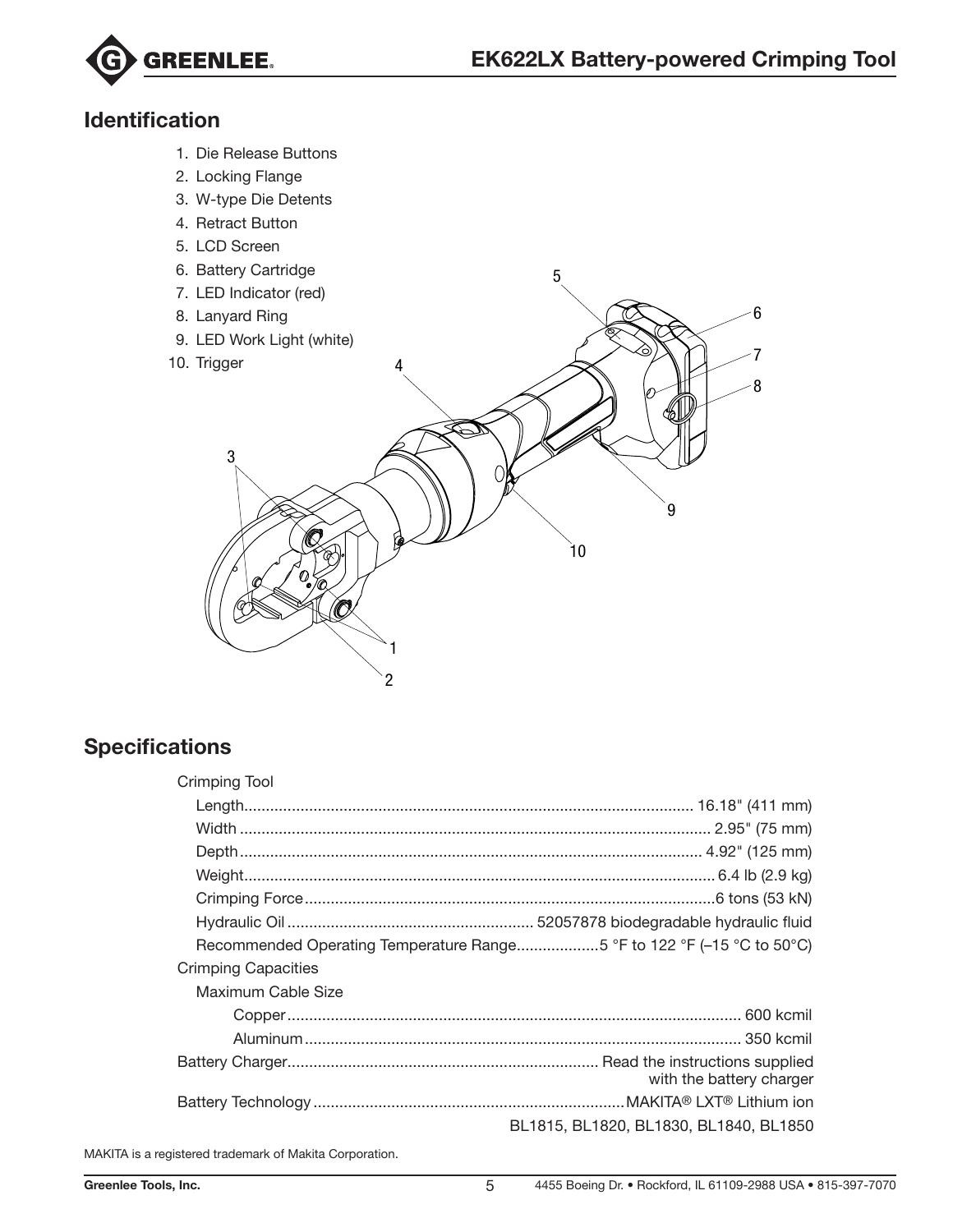

### **Operation**

### **AWARNING**

Inspect tool and dies before use. Replace any worn or damaged parts. A damaged or improperly assembled tool can break and strike nearby personnel.

Failure to observe this warning could result in severe injury or death.

### **AWARNING**

#### Electric shock hazard:

This tool is not insulated. When using this unit on or near energized electrical lines, use proper personal protective equipment.

Failure to observe this warning could result in severe injury or death.



### **AWARNING**

Wear eye protection when operating or servicing this tool.

Failure to wear eye protection could result in serious eye injury from flying debris or hydraulic oil.

### **AWARNING**

Pinch points:

- Remove battery before changing dies, adapters, or jaws.
- Keep hands away from the crimping tool head when crimping.

Failure to observe these warnings could result in severe injury or death.

# **ACAUTION**

- Do not use this tool for continuous use. After 30 to 40 cycles, allow the tool to cool for 15 minutes.
- Do not secure this tool in a vise. This tool is designed for hand-held operation.
- This tool may be used in damp or wet environments; however, air-drying is recommended before use if the tool becomes soaked. Damage may result when the tool is operated prior to thorough drying when electrical components are soaked.
- Use this tool for the manufacturer's intended purpose only.

Failure to observe these precautions may result in injury or property damage.

#### Charging the Battery

Read the instructions supplied with the battery charger.

#### LED Work Light (white)

This LED automatically turns on when the trigger is pulled. It remains on for 10 seconds after the trigger is released.

#### LED Indicator (red)

This tool is equipped with a special circuit board incorporating several important features to inform the user about the current status of the unit. The LED signals in the following cases:

| <b>What happens</b>                                                                          | <b>Signal</b> | What it means                                          |
|----------------------------------------------------------------------------------------------|---------------|--------------------------------------------------------|
| Constant light for 20 seconds<br>at end of cycle                                             |               | Battery charge is below<br>17 V at beginning of cycle* |
| Tool will <b>not</b> start, and<br>constant light for 20 seconds<br>when trigger is released |               | Battery charge is below<br>16 V at beginning of cycle* |
| Tool will stop, and constant<br>light for 20 seconds after<br>trigger is released            |               | Battery voltage drops<br>below 13 V during cycle*      |
| Tool will stop, and flashing<br>light for 20 seconds when                                    |               | Motor current exceeds<br>20 A during cycle             |
| trigger is released                                                                          |               | Circuit has become too hot                             |
| Flashing light for 20 seconds<br>at end of cycle                                             |               | Send tool in for service                               |

\* Running the battery below 16 V can damage the battery.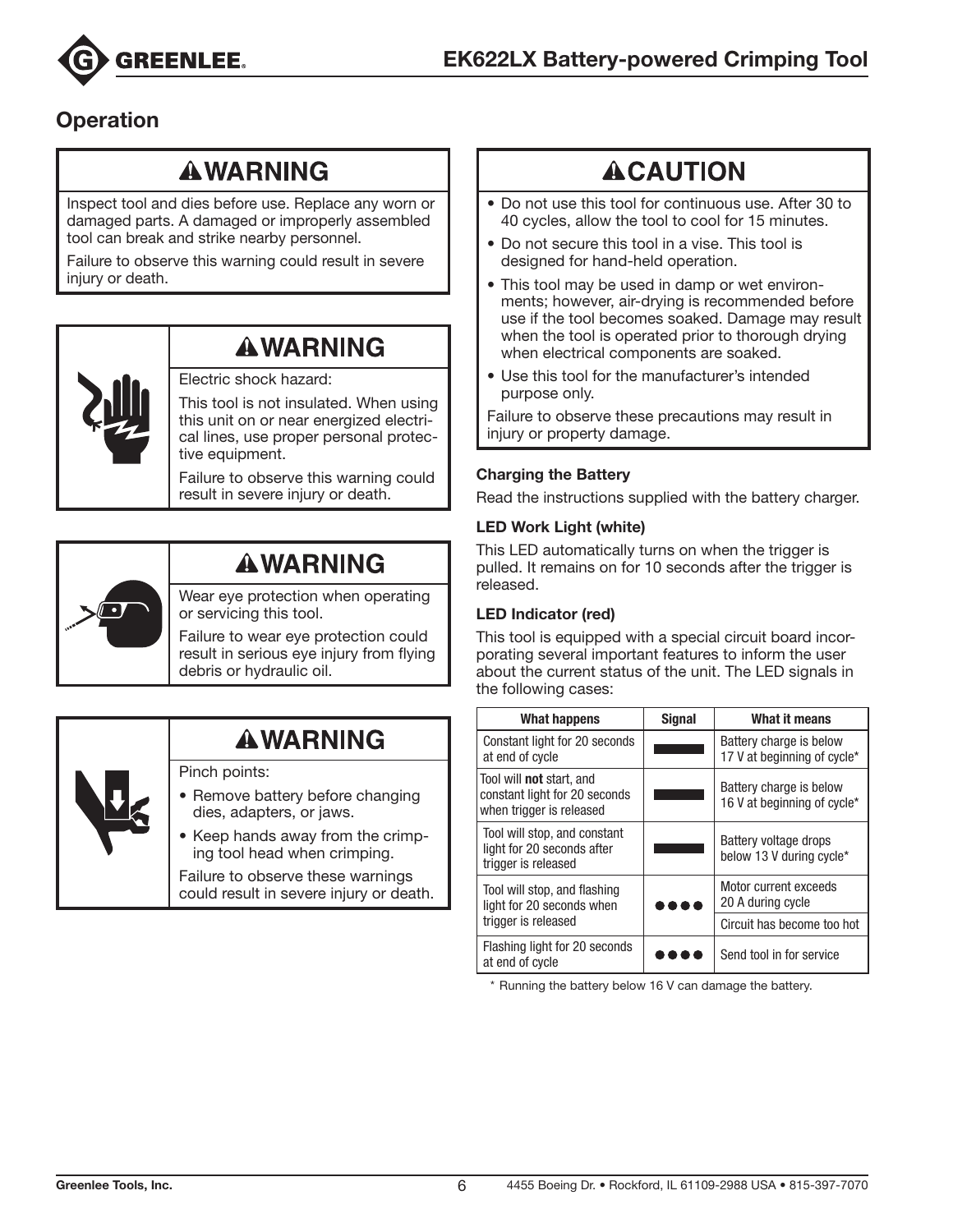

### **Operation** (cont'd)

#### Pressure Sensor

This tool is equipped with a pressure sensor that alerts the user of an incomplete crimp.

- If the tool is manually retracted before completion of a crimp, the red LED and an audible beep will be active for 2 seconds.
- If the tool is unable to reach the required crimp force, the red LED, work light, and an audible beep will pulse until after the trigger is released.

#### Installing K22, KA22, and KC22-type Dies

- 1. Select the proper dies for the intended crimp.
- 2. Push the die release button.
- 3. Slide the die into the crimping head until it "snaps" into place.
- 4. Properly position the second die. Repeat steps 2 and 3.

#### Installing W-type Dies

- 1. Push the die release button.
- 2. Slide the die adapter (Greenlee part number 50042920) into crimping head until it "snaps" into place.

*Note: The die adapters have the "D3" die profile. No additional dies are needed if the connector to be crimped requires a "D3" die.*

- 3. Repeat for the other adapter.
- 4. Select the proper dies for the intended crimp.
- 5. Press the locking flange and open the crimping head.
- 6. Push the W-type die detent and slide the W-type die into place.
- 7. Properly position the second die. Repeat steps 5 and 6.

#### Preparing Cable

Follow the lug manufacturer's instructions for appropriate cable strip length.



#### Crimping Cable

- 1. Press the locking flange and open the crimping head.
- 2. Insert the properly assembled connector into the crimping head.
- 3. Close the crimping head.
- 4. Pull the trigger to make the crimp.
- 5. Hold the trigger down until the crimping tool achieves pressure relief and the ram retracts.
- 6. The crimping tool returns automatically.
- 7. Position the crimping tool for next crimp. Repeat Steps 4 through 6 for the number of crimps as described in this manual.
- 8. Open the crimping head and remove the connector.

*Notes: If it is necessary to retract the ram before a crimping cycle is completed, push the retract button. Pushing the retract button will result in the complete retraction of the ram.*

*After completing the last crimp with W-type dies on an aluminum connector, wipe off the excess oxide inhibitor.*

### **AWARNING**

An incomplete crimp can cause a fire.

- Use proper die, connector, and cable combinations. Improper combinations can result in an incomplete crimp.
- The relief valve sounds and the ram automatically retracts to indicate a completed crimp. If you do not hear the sound of the relieve valve or the ram does not automatically retract, the crimp is not complete.

Failure to observe these warnings could result in severe injury or death.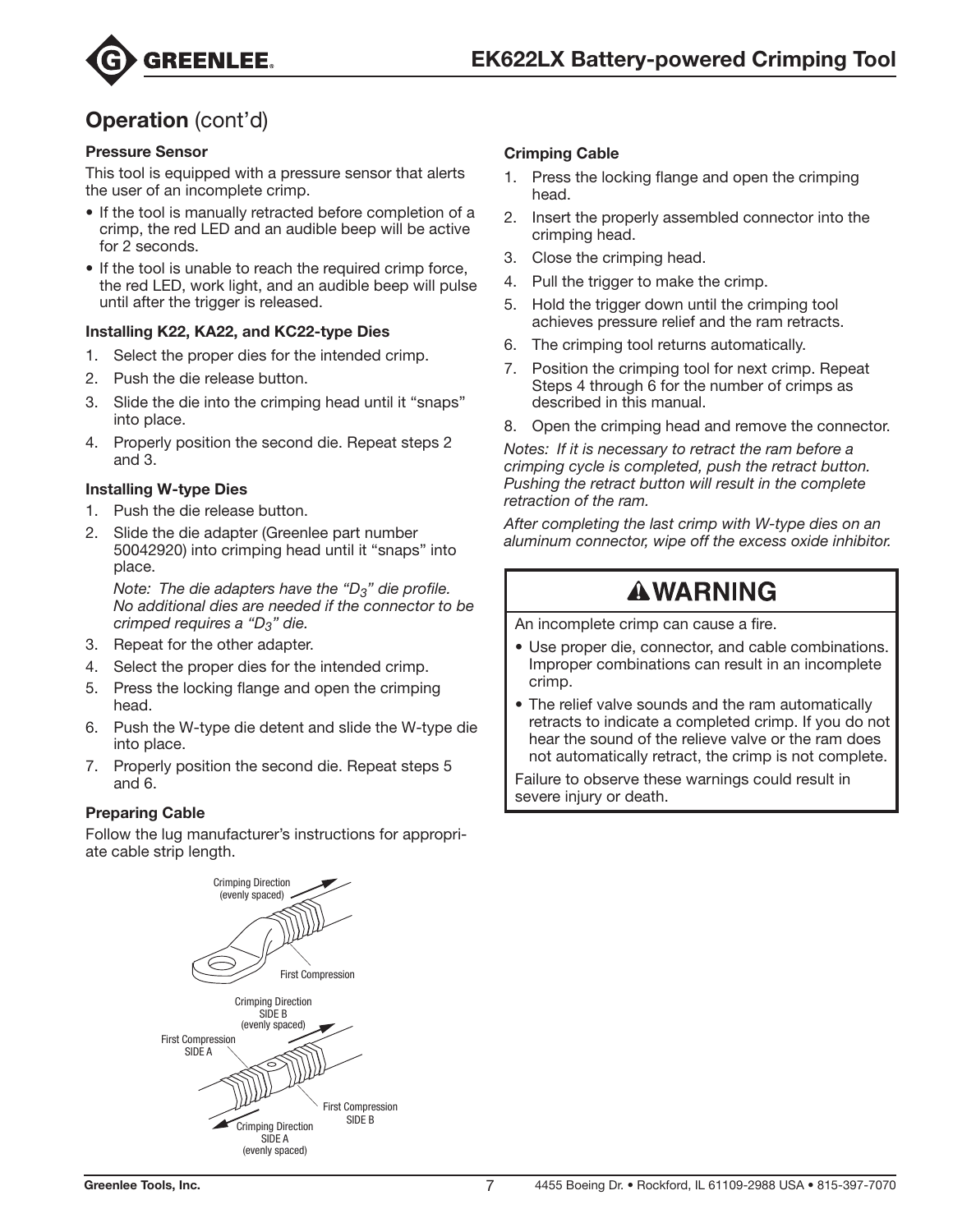

### Die Selection

Crimps made on copper cable with Greenlee KC22-type dies and the copper connectors listed here are cUL and UL classified.

Crimps made on copper or aluminum cable with Greenlee KA22-type dies and the dual-rated aluminum connectors listed here are cUL and UL classified.

Refer to "Connector Selection" for brand names and model numbers of appropriate lugs as well as crimping instructions.

W-type or X-type dies can be used to crimp 8 AWG to 500 kcmil copper and 8 AWG to 4/0 AWG aluminum.

#### Dies for Copper Connectors

| <b>Catalog Number</b> | <b>UPC Number</b> | <b>Cable Size</b> | <b>Color Code</b> |
|-----------------------|-------------------|-------------------|-------------------|
| KC22-8                | 03079             | 8 AWG             | Red               |
| KC22-6                | 03080             | 6 AWG             | Blue              |
| KC22-4                | 03081             | 4 AWG             | Gray              |
| KC22-2                | 03082             | 2 AWG             | <b>Brown</b>      |
| KC <sub>22</sub> -1   | 03083             | 1 AWG             | Green             |
| KC22-1/0              | 03084             | $1/0$ AWG         | Pink              |
| KC22-2/0              | 03085             | $2/0$ AWG         | <b>Black</b>      |
| KC22-3/0              | 03086             | 3/0 AWG           | Orange            |
| KC22-4/0              | 03087             | 4/0 AWG           | Purple            |
| KC22-250              | 03088             | 250 kcmil         | Yellow            |
| KC22-300              | 03089             | 300 kcmil         | White             |
| KC22-350              | 03090             | 350 kcmil         | Red               |
| KC22-400              | 03091             | 400 kcmil         | Blue              |
| KC22-500              | 03092             | 500 kcmil         | <b>Brown</b>      |
| KC22-600              | 03093             | 600 kcmil         | Green             |

|  | <b>Dies for Dual-rated Aluminum Connectors</b> |
|--|------------------------------------------------|
|  |                                                |

| <b>Catalog Number</b> | <b>UPC Number</b> | <b>Cable Size</b> |
|-----------------------|-------------------|-------------------|
| KA22-8                | 06744             | 8 AWG             |
| KA22-6                | 06745             | 6 AWG             |
| KA22-4                | 06746             | 4 AWG             |
| KA22-2                | 06747             | 2 AWG             |
| KA22-1                | 06749             | 1 AWG             |
| KA22-1/0              | 06750             | $1/0$ AWG         |
| KA22-2/0              | 06751             | $2/0$ AWG         |
| KA22-3/0              | 06752             | 3/0 AWG           |
| KA22-4/0              | 06753             | 4/0 AWG           |
| KA22-250              | 06754             | 250 kcmil         |
| KA22-300              | 06755             | 300 kcmil         |
| KA22-350              | 06756             | 350 kcmil         |

### Connector Selection

Tool Range: Copper — 8 AWG to 600 kcmil; Dual-rated Aluminum — 8 AWG to 350 kcmil

When used with KC22-type dies, this tool is cUL and UL classified for use with the following connector brands:

| <b>Connector</b><br>Type | <b>Barrel</b><br>Type | <b>Anderson</b> | <b>Blackburn<sup>®</sup></b> | <b>Burndy</b>                            | <b>ILSCO</b>                                   | <b>Panduit</b>  | T&B                                | Penn-<br><b>Union</b> | No. of<br>Crimps* |
|--------------------------|-----------------------|-----------------|------------------------------|------------------------------------------|------------------------------------------------|-----------------|------------------------------------|-----------------------|-------------------|
| Copper                   | Short                 | <b>VHSS</b>     | <b>CSP</b>                   | YS-L                                     | СT                                             | SCSS/SCS        | 54504-54520                        | <b>BCU</b>            | А                 |
| Splice                   | Long                  | <b>VHS</b>      | CU                           | YS                                       | CTL                                            | <b>SCL/SCH</b>  | 54804-54820                        | <b>BBCU</b>           | B                 |
|                          | Short                 | <b>VHCS</b>     | CTL-2/CTL                    | YA-2LN/YA-L/YA-2L<br>YA/YA-L-TC/YA-L-2TC | <b>CSW</b><br><b>CRA/CRB</b>                   | LCAS/LCA<br>LCD | 54104-54120<br>54204-54218         | <b>BLU</b>            | А                 |
| Copper<br>Lugs           | Long                  | <b>VHCL</b>     | CTL-L/LCN                    | YA-2N                                    | <b>CLN/CLW</b><br>CRA-L/CRB-L<br>CRA-2L/CRB-2L | LCB/LCC         | 54930BE-54920BE<br>54850BE-54878BE | <b>BBLU</b>           | В                 |

When used with KA22-type dies, this tool is cUL and UL classified for use with the following connector brands:

| <b>Connector Type</b>         | <b>Barrel Type</b> | <b>Anderson</b> | <b>Blackburn<sup>®</sup></b> | <b>Burndy</b>  | <b>ILSCO</b>                                  | <b>Panduit</b> | T&B                        | Penn-<br><b>Union</b> | No. of<br>Crimps* |
|-------------------------------|--------------------|-----------------|------------------------------|----------------|-----------------------------------------------|----------------|----------------------------|-----------------------|-------------------|
| Dual-rated<br>Aluminum Splice |                    | <b>VACS</b>     | ASP                          | YS-A           | AS<br><b>ASN</b>                              | $SA**$         | 60501-60565                | PIK                   |                   |
| Dual-rated<br>Aluminum Lugs   |                    | <b>VACL</b>     | ATL                          | YA-A<br>YA-ATN | <b>ACL/ACN</b><br>2ACL/2ACN<br>ALNS/ALNN/ALND | LAA/LAB**      | 60101-60166<br>60230-60267 | <b>BLUA</b>           |                   |

\* Use the number of crimps listed in the last column instead of the number provided with the connector:



A — 8 to 1/0 AWG: 1 crimp

2/0 AWG to 600 kcmil: 2 crimps

 $B - 8$  to 1/0 AWG: 2 crimps 2/0 to 3/0 AWG: 3 crimps 4/0 AWG to 600 kcmil: 4 crimps  $C - 8$  to 2 AWG: 2 crimps 1 to 3/0 AWG: 3 crimps 4/0 AWG to 350 kcmil: 4 crimps

\*\* 6 AWG to 350 kcmil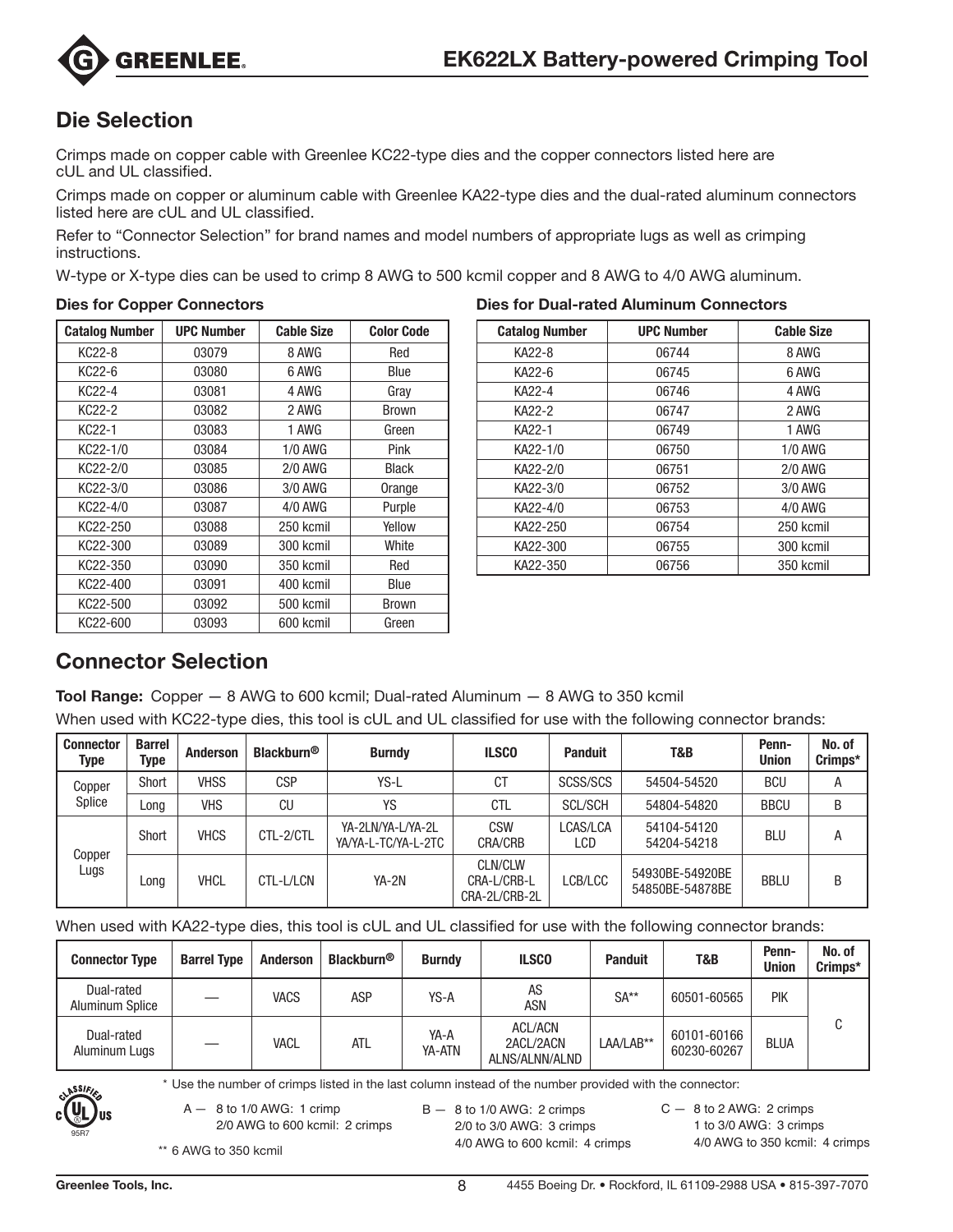

### LCD Screen

This tool has an LCD screen, which displays information about the tool. Turn on the screen by inserting the battery and jogging the tool. If there are any problems with the tool, an error code appears.

| <b>Error Code</b> | <b>Meaning</b>                        |
|-------------------|---------------------------------------|
| 1                 | Overcurrent fuse                      |
| 2                 | Overcurrent comparator                |
| 3                 | Overheated circuit board              |
| 4                 | Overheated battery                    |
| 5                 | Battery empty; operation stops        |
| 6                 | Faulty crimp; complete cycle          |
| 7                 | Faulty crimp; incomplete cycle        |
| 8                 | Low battery                           |
| 9                 | Battery empty; tool won't run         |
| 10                | Real-time clock battery low           |
| 11                | Tool deactivated                      |
| 12                | Service necessary                     |
| 13                | Real-time clock not found             |
| 14                | Bluetooth <sup>®</sup> unit not found |
| 15                |                                       |
| 16                | Pressure sensor not found             |
| 17                | Burst pressure exceeded               |
| 18                | Battery temperature too low           |

If there is no error code, cycle through the various displays using the left and right buttons on either side of the screen. There are seven displays in total.

| <b>Display</b> | <b>Information Shown</b>                                                                                                   |
|----------------|----------------------------------------------------------------------------------------------------------------------------|
|                | Bluetooth® status, battery charge, current<br>pressure, max. pressure                                                      |
| 2              | Firmware, available firmware update,<br>serial number                                                                      |
| 3              | Current user. Press and hold both buttons to<br>change user, select with right button, and confirm<br>by jogging the tool. |
| 4              |                                                                                                                            |
| 5              |                                                                                                                            |
| 6              | Cycles until next service                                                                                                  |
|                | Since manufacturing: operating hours, capacity,<br>number of cycles                                                        |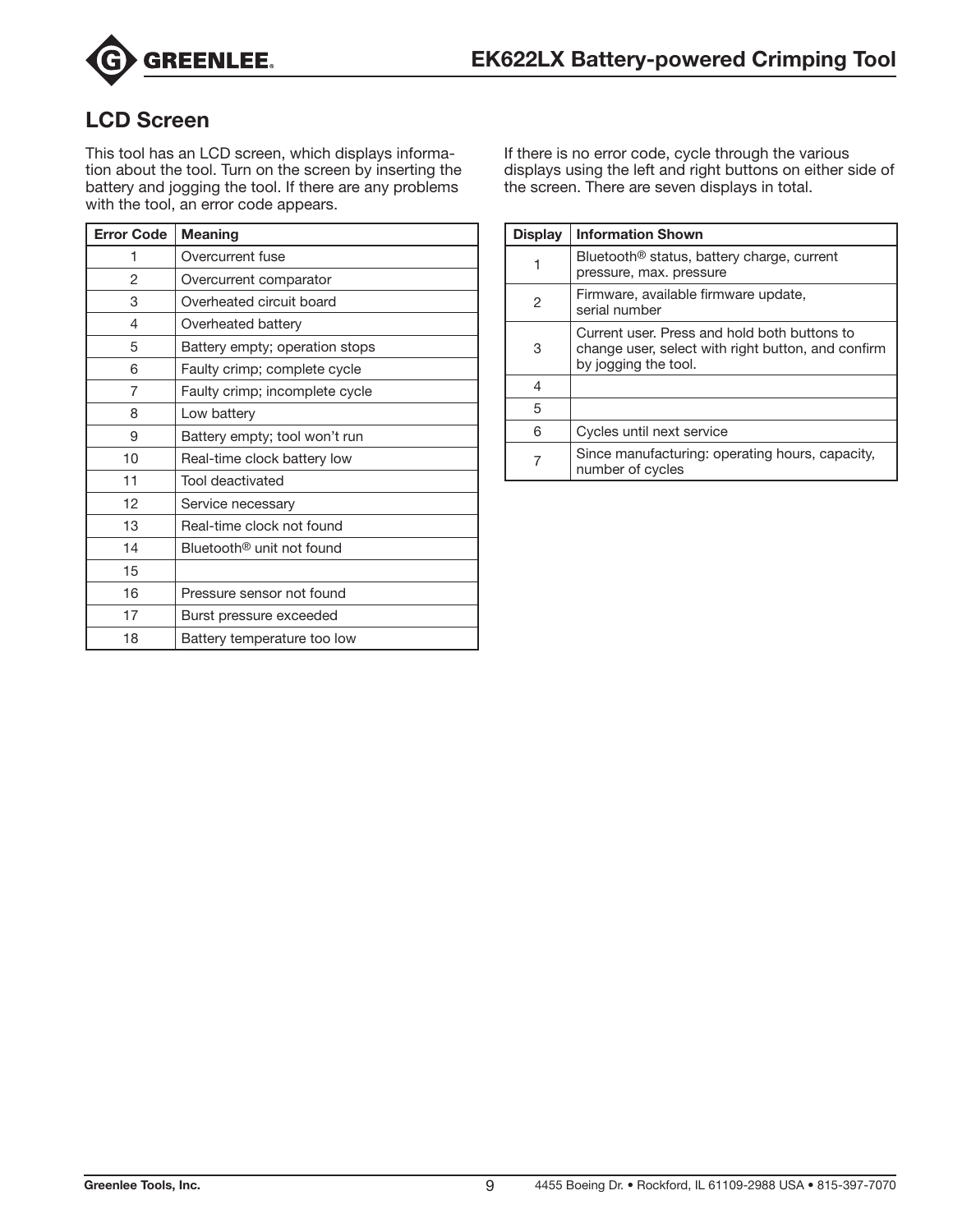

### **Maintenance**



### **AWARNING**

Wear eye protection when operating or servicing this tool.

Failure to wear eye protection could result in serious eye injury from flying debris or hydraulic oil.



### **AWARNING**

#### Skin injection hazard:

Do not use hands to check for oil leaks. Oil under pressure easily punctures skin. If injured, seek medical attention immediately to remove oil.

Failure to observe this warning could result in serious injury, gangrene, or death.



### **AWARNING**

Do not use solvents or flammable liquids to clean the tool body. Solvents or flammable liquids could ignite and cause serious injury or property damage.

# Pinch points:

- Remove battery before changing dies, adapters, or jaws.
- Keep hands away from the crimping tool head when crimping.

Failure to observe these warnings could result in severe injury or death.

# **IMPORTANT**

Relief valve adjustments must be done by an authorized service center.

#### **Daily**

#### *Before use:*

- 1. Inspect the tool for wear or damage, such as cracks, gouges, or chips.
- 2. Inspect the tool for damage or leaks.
- 3. Inspect the rotation of the head assembly. Fully retract the ram. The head should rotate no more than 360°. If damage is detected, contact Greenlee customer service at 800-435-0786 for warranty service or repair.

*After use:*

- 1. Use a damp cloth and mild detergent to clean the housing. Allow the housing to dry.
- 2. Fully retract the ram. Place the tool in the carrying case and store in a cool, dry place.
- 3. If necessary, recharge the batteries. Refer to the instructions supplied with the battery charger.

#### **Monthly**

Thoroughly clean all surfaces.

#### Annually or After 10,000 Crimps

Contact Greenlee customer service at 800-435-0786 for warranty service or repair, and hydraulic oil replacement.

**AWARNING**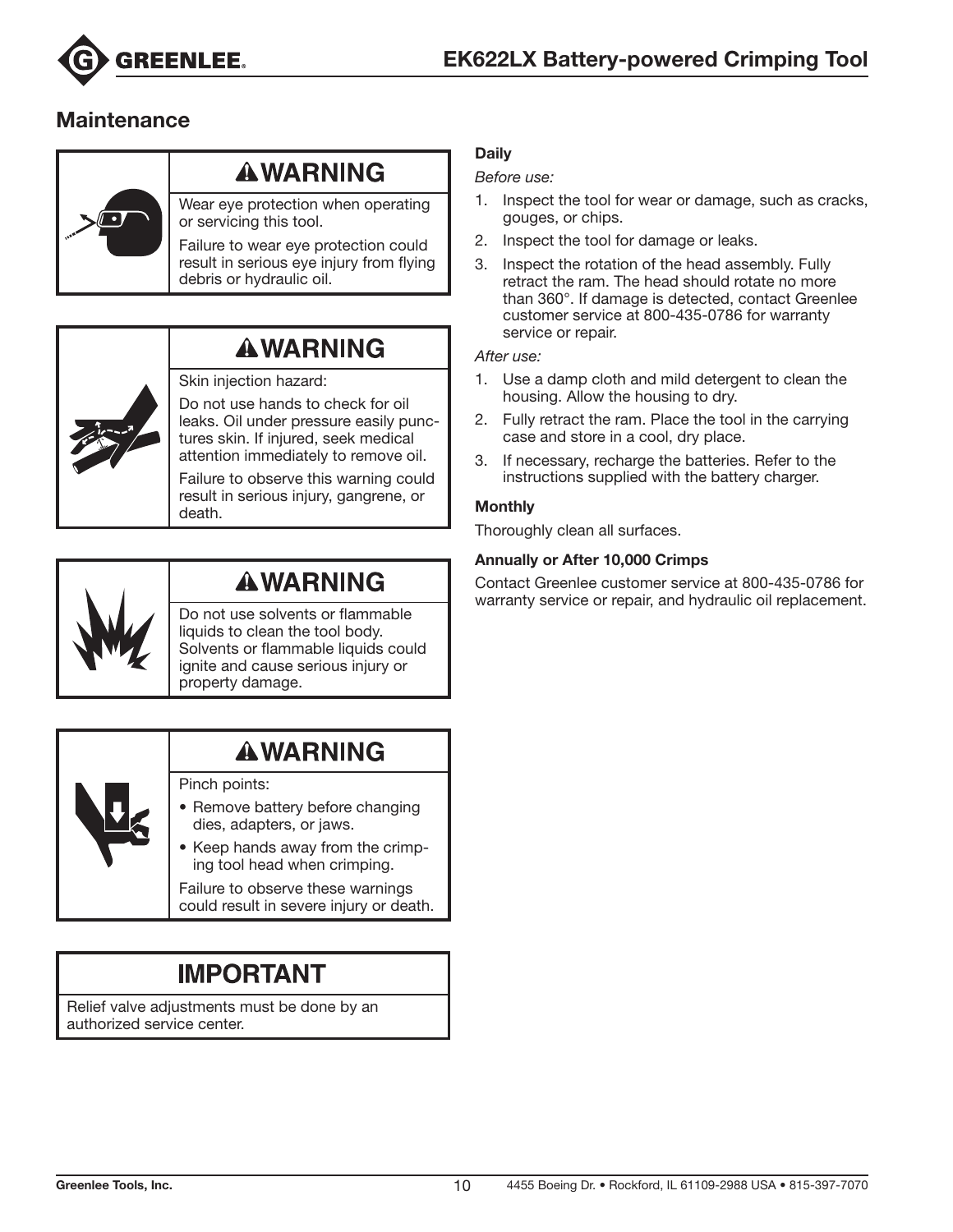

### **Troubleshooting**

#### Before You Begin

- 1. Make sure that the battery is charged. Recheck the battery after several minutes to make sure the battery is holding its charge.
- 2. Use a nonflammable contact cleaner or pencil eraser to clean the electrical contacts on the battery and tool.
- 3. Reinstall the battery and check the tool again.

| <b>Problem</b>                                    | <b>Possible Cause</b>                             | <b>Probable Remedy</b>                                                                                                                                                                                                              |
|---------------------------------------------------|---------------------------------------------------|-------------------------------------------------------------------------------------------------------------------------------------------------------------------------------------------------------------------------------------|
| Tool is inoperative.                              | Dirt, contaminants, etc.,<br>in ram area of tool. | Clean tool.                                                                                                                                                                                                                         |
|                                                   | Tool components worn or<br>damaged.               | Contact Greenlee customer service at<br>800-435-0786 for warranty service or repair.                                                                                                                                                |
| Motor is inoperative.                             | Low or uncharged battery.                         | Try known charged battery. Inoperative battery may<br>be discharged or may have reached life expectancy.                                                                                                                            |
|                                                   | Broken switch components.                         | Contact Greenlee customer service at<br>800-435-0786 for warranty service or repair.                                                                                                                                                |
| Motor runs but tool will not<br>complete a cycle. | Oil level low.                                    | Contact Greenlee customer service at<br>800-435-0786 for warranty service or repair.                                                                                                                                                |
|                                                   | Air in hydraulic system.                          | Pull trigger and hold retract button simultane-<br>ously. Run for approximately 10 seconds, and then<br>attempt to crimp. If unsuccessful, rcontact Greenlee<br>customer service at 800-435-0786 for warranty<br>service or repair. |
|                                                   | Cold oil.                                         | Pull trigger and hold retract button simultaneously<br>to warm oil. Store tool in warm area.                                                                                                                                        |
| LED glows for 20 seconds.                         | Battery charge low.                               | Charge or replace battery.                                                                                                                                                                                                          |
| Tool loses oil.                                   | Damaged internal seal.                            | Contact Greenlee customer service at<br>800-435-0786 for warranty service or repair.                                                                                                                                                |